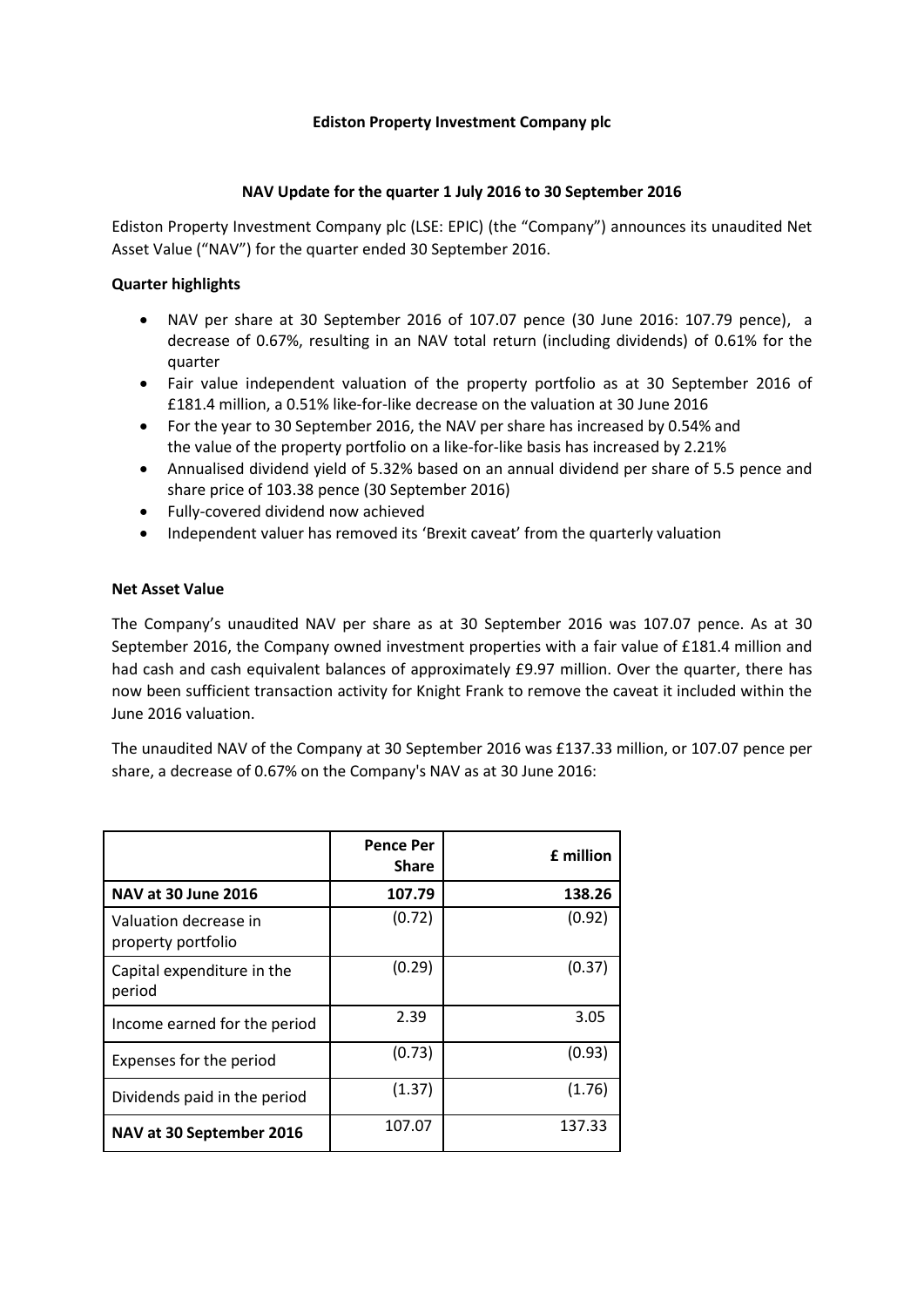The NAV attributable to the ordinary shares has been calculated under International Financial Reporting Standards ("IFRS"); the EPRA NAV is not reported separately in this update as it is the same as the IFRS NAV.

The NAV incorporates the independent portfolio valuation as at 30 September 2016 and income for the quarter, but does not include a provision for any accrued dividend.

# **Resilient Portfolio**

In the immediate aftermath of the EU referendum result, the property sector experienced a period of volatility as the market reacted to the uncertainties of Brexit. This was exacerbated by the liquidity problems faced by the daily dealt open-ended real estate vehicles, many of which were forced to close to manage redemptions and sell assets to increase cash levels.

Property values were under downward pressure after the outcome of the vote, with commentators speculating on a 10% post Brexit adjustment. Encouragingly a post Brexit market has now been established with transactions providing sufficient evidence for the Company's valuer to remove its post Brexit qualifications. It would also appear that over the quarter valuations have on average fallen less than was first feared. However, there has been a shift in investor behaviour to risk off. As a consequence some low risk assets have increased in value and those with short leases, credit risk and voids have seen some significant mark downs.

The Company's portfolio has fared well in relative terms as it benefits from the majority of assets being in prime locations, coupled with good secure and above average lease lengths. Some assets have very long leases to strong covenants giving very defensive qualities and resulting in valuation resilience in troubled markets. In addition the investment manager has again added value through asset management. A recent example is the previously reported reconfiguration of space and letting to David's Bridal at St Philips Point in Birmingham. This generated further valuation gains during the quarter. The combination of defensive stock and asset management has resulted in only a small reduction in NAV over the quarter of 0.67% and a positive year on year growth in NAV of 0.54% during the financial year.

Adding value to the portfolio is the responsibility of the investment manager's well-resourced asset management team. The team has had the time and expertise to identify, implement and execute asset management initiatives which have improved the income stream, secured a covered dividend and enhanced capital values. This activity has provided solid foundations for the growth of the Company.

# **Growth of the Company**

The Board remains committed to growing the Company, provided it is achieved in a sustainable way and in the interest of shareholders. The Board intends to publish a new prospectus for a 12-month placing programme when market conditions allow.

It should be noted that the Company has the ability to issue up to 12.8 million shares on an ad hoc basis under its tap authority.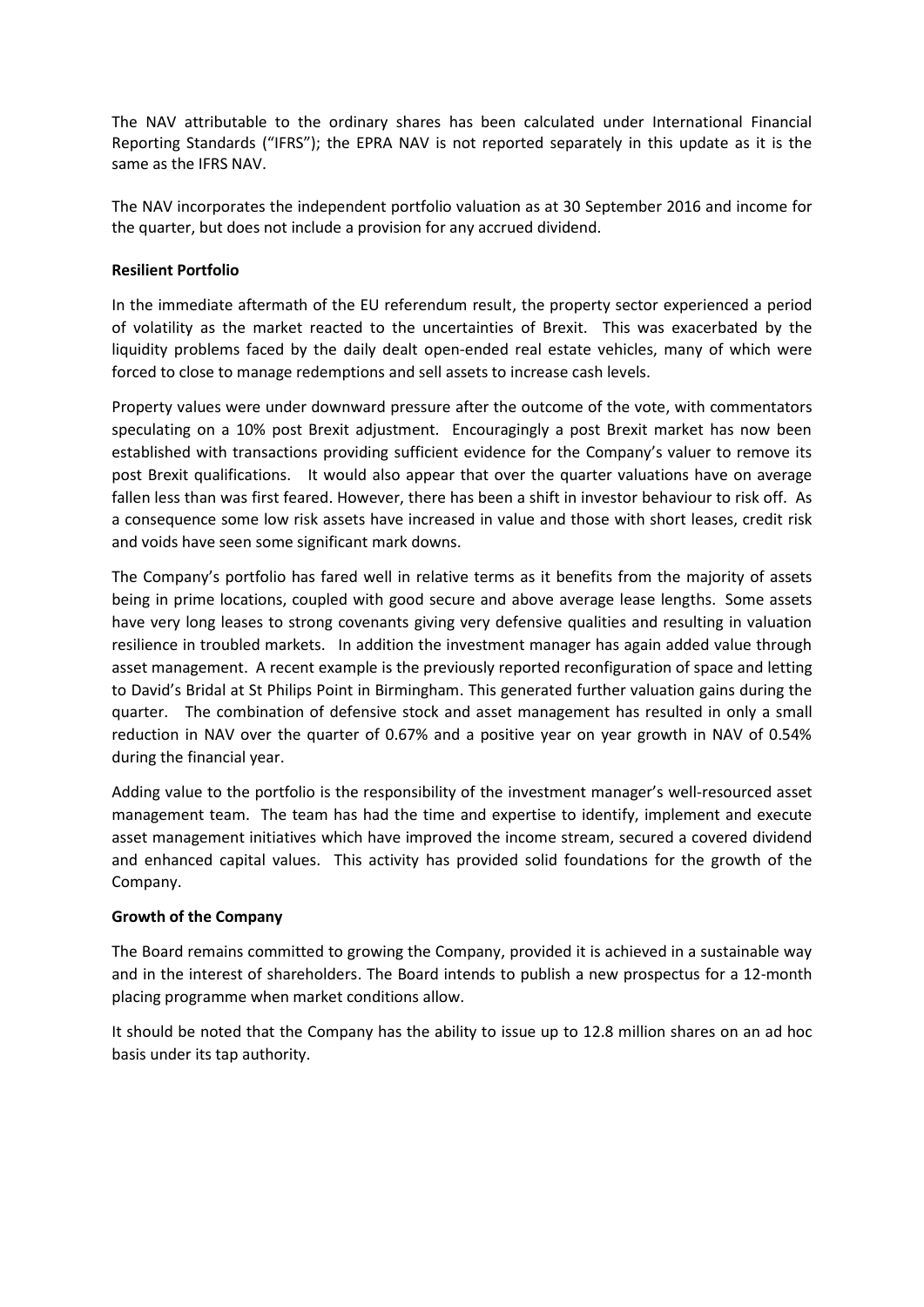## **Outlook**

The real estate market is in an interesting phase following the EU referendum result. The volatility that will occur as the Brexit process proceeds will ensure attractive buying opportunities will continue to appear. A repriced market in a sector which offers a good income return compared to other asset classes, combined with the Ediston style of asset management, make a compelling investment case. Against this backdrop, it is the investment manager's intention to speak with investors in the coming weeks about the Company's strategy for growth.

## **Portfolio attributes**

The Board believes it is helpful to shareholders to highlight some key attributes of the Company's property portfolio:

- The Company has no exposure to Central London markets, which may take the brunt of any market weakness
- The weighted average unexpired lease term of the portfolio is 7.9 years, which reduces the impact of any uncertainty in occupational markets
- Low EPRA void rate of 4.7%
- Low gearing the loan-to-value ratio of 28.9% provides resilience against the risk of covenant breach from significant market falls
- Further asset management angles to exploit

## **Portfolio Composition**

#### **Sector**

| <b>Sector</b>    | <b>Exposure</b> |
|------------------|-----------------|
| Office           | 57.5%           |
| Retail warehouse | 36.9%           |
| Other commercial | 5.6%            |

#### **Geography**

The portfolio is diversified across the regional markets and has no exposure to Central London assets.

| <b>Sector</b> | <b>Exposure</b> |
|---------------|-----------------|
| North East    | 12.2%           |
| North West    | 1.7%            |
| West Midlands | 17.9%           |
| South West    | 2.6%            |
| Scotland      | 15.4%           |
| South East    | 11.9%           |
| Yorkshire     | 10.6%           |
| East Midlands | 6.6%            |
| Wales         | 21.1%           |